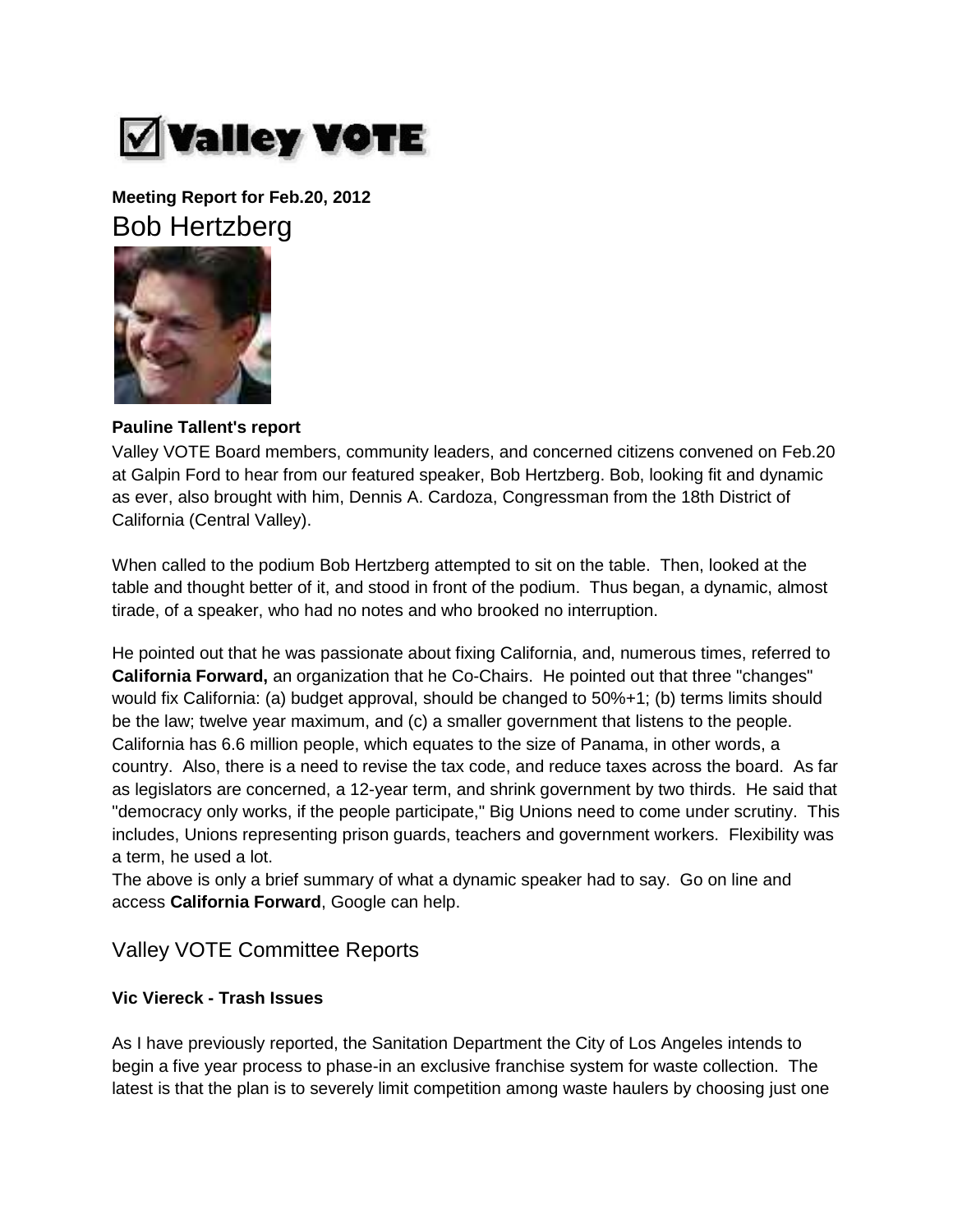company for each of eleven areas to provide trash services in Los Angeles. It is anticipated that over 100 companies currently providing waste hauling and recycling services in Los Angeles – many of them long-term family owned waste collection businesses – in a City with record unemployment of over 14%, will see thousands of jobs destroyed overnight. That **plan is completely contradictory** to the City's supposed desire to visibly become business friendly, including elimination of the Business License Tax. The plan also includes a requirement for residential tenants to recycle their waste, but the apartment owners would be fined for failure to properly recycle waste. Some of the plan's advocates are eager for environmental improvements to the hauling trucks. Although there are costs involved with such requirements, it should not be a reason to limit the number of companies providing the service, eliminating thousands of jobs, and causing additional, significant cost increases to all of the customers. Advocates of the exclusive franchise system for waste collection say it would not increase fees charged to customers. But the increased compensation and benefits for employees of the franchised companies, increased environmental requirements for the remaining trash haulers, and substantially reduced competition would certainly push collection fees much higher. In other much smaller L.A. County cities with exclusive franchise arrangements, multi-family and commercial business owners experience fee increases of 50% over what the same companies pay for trash in Los Angeles. Due to probable union control over the City approved franchise haulers, there is naturally a concern over potential lack of trash pickup city wide during any contract problems between the unions and the trash haulers. Meeting environmental standards does not need to impose limits on the number of trash haulers, destroying thousands of jobs. Also, apartment owners shoals not be held liable for something they have no control over.

## **Denny Schneider- Airport Report for Valley VOTE**

The predominant airport in Southern California remains LAX which handles 75% of all of the air traffic. A recent FAA projection reaffirms its dominance and expects little grown in other regional airports in its 2030 projection. LAX, however, will see a 35% increase to a million operations per year!

Congress finally passed a FAA reauthorIzation bill after in excess of 20short term extensions. FAA plans major revisions to air traffic patterns. Planning will begin at the end of this year. No area will be spared. There authorization bill has a provision which precludes invoking NEPA (National Environmental Protection Act) to insist on studies of impacts to those on the ground.

Meanwhile, at LAX, foreign airport travelers will have an improved Tom Bradley International Terminal. Completion has slipped into 2013. Excessive weather (fog) is blamed for the slippage. Other improvements are planned for domestic terminals, but we won't find out about them until the new Master Plan update and environmental review are released in June. Rumor has it that public review periods will be cut to the legal minimum because it has taken LAWA so long to complete their plans and they want it approved during the Villaraigosa administration.

Regionalization, the development of a network of airports to distribute airport traffic, continues to meet LAWA resistance. The Palmdale and Ontario communities have been attempting to